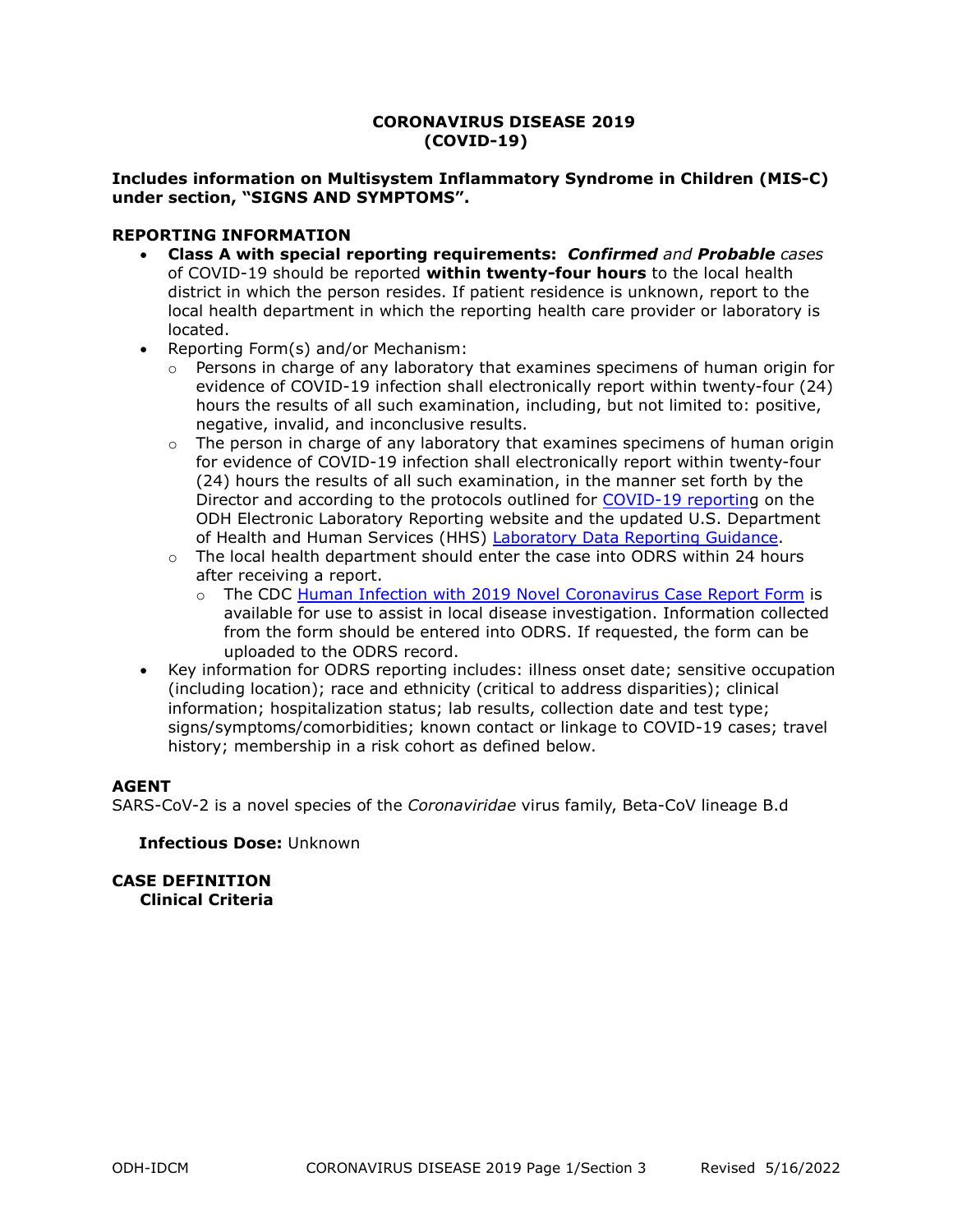To meet the clinical criteria, a patient must meet either criteria 1 and 3, or criteria 2 and 3 below.

1)

- Acute onset or worsening of at least two of the following symptoms or signs:
	- o fever (measured or subjective),
	- o chills,
	- o rigors,
	- o myalgia,
	- o headache,
	- o sore throat,
	- o nausea or vomiting,
	- o diarrhea,
	- o fatigue,
	- o congestion or runny nose

OR

- Acute onset or worsening of at least one of the following symptoms or signs:
	- o cough,
	- o shortness of breath,
	- o difficulty breathing,
	- o olfactory disorder,
	- o taste disorder,
	- o confusion or change in mental status,
	- $\circ$  persistent pain or pressure in the chest,
	- $\circ$  pale, gray, or blue-colored skin, lips, or nail beds, depending on skin tone,
	- o inability to wake or stay awake

# **OR**

2) Severe respiratory illness with at least one of the following:

- Clinical or radiographic evidence of pneumonia, or
- Acute respiratory distress syndrome (ARDS)

# **AND**

3) No alternative more likely diagnosis

# **Laboratory Criteria**

Laboratory evidence using a method approved or authorized by the U.S. Food and Drug Administration (FDA) or designated authority\*:

Confirmatory laboratory evidence:

- Detection of SARS-CoV-2 RNA in a post-mortem respiratory swab or clinical specimen using a molecular amplification detection test; OR
- Detection of SARS-CoV-2 by genomic sequencing

# Presumptive laboratory evidence:

• Detection of SARS-CoV-2 specific antigen in a post-mortem respiratory swab or clinical specimen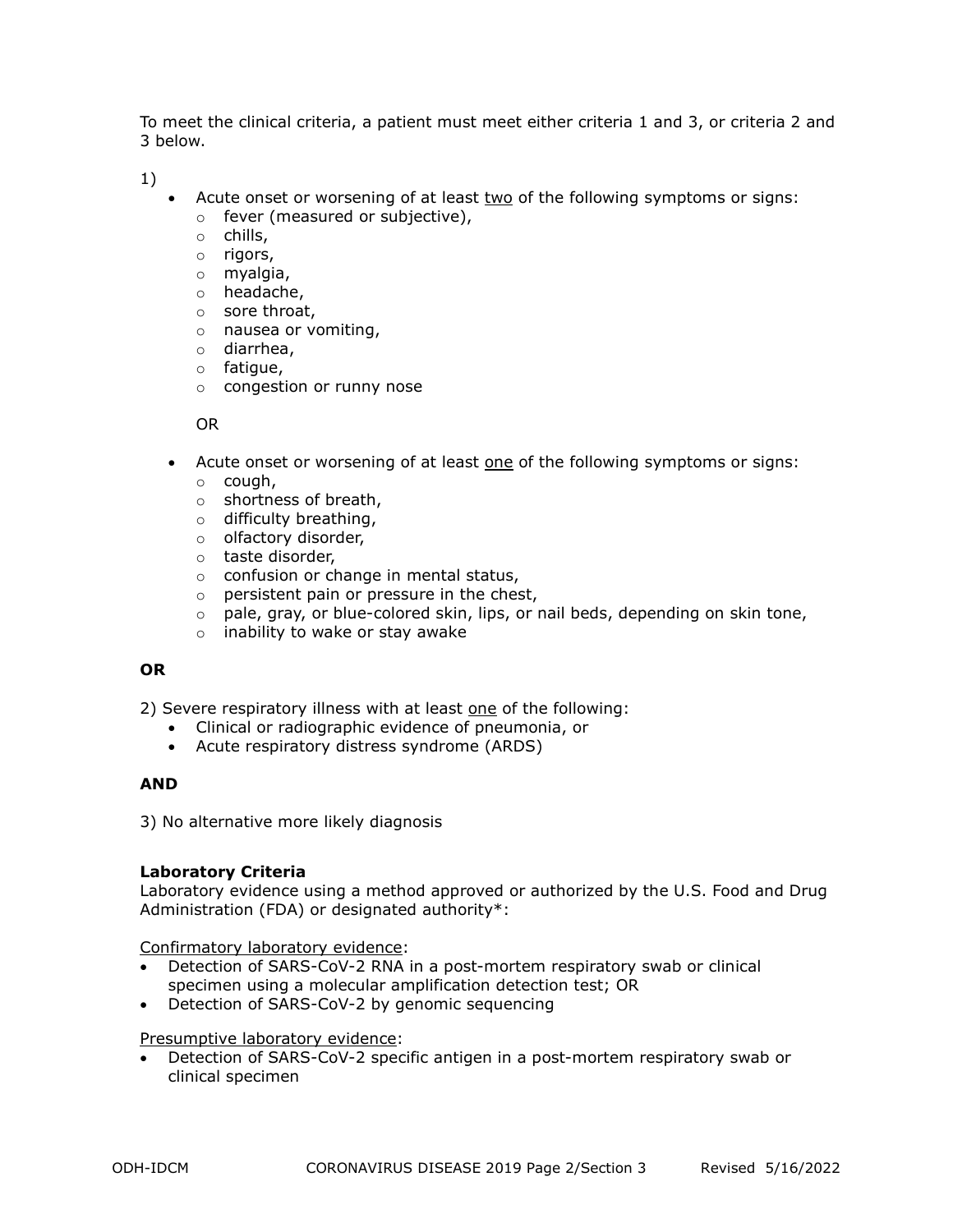Supportive laboratory evidence:

- Detection of specific antibody in serum, plasma, or whole blood; OR
- Detection of specific antigen by immunocytochemistry in an autopsy specimen

\*Laboratory developed tests (LDTs) are [not currently being reviewed](https://www.hhs.gov/coronavirus/testing/recission-guidances-informal-issuances-premarket-review-lab-tests/index.html) by the U.S. Food and Drug Administration. If a LDT is used, the case will be classified according to routine procedures. If a test-based strategy is being used to inform discontinuation of isolation or quarantine precautions, it must be a test designated for such purposes.

# **Epidemiologic Linkage**

One or more of the following exposures in the 14 days before onset of symptoms (or, for asymptomatic persons, the 14 days before a positive test for SARS-CoV-2 was collected):

• Close contact\* with someone with confirmatory or presumptive laboratory evidence of SARS-CoV-2 infection

#### **OR**

- Member of a risk cohort as defined by public health authorities during an outbreak.
	- o In Ohio, the following are identified as risk cohorts:
		- Hospitalized patients
		- Healthcare workers
		- First responders (including law enforcement, fire services, emergency medical services, and emergency management officials)
		- Residents of long-term care facilities
		- Members of other congregate settings (e.g., group homes, schools, colleges or universities, correctional and detention facilities)

\*Close contact is generally defined as being within 6 feet for a period of 15 minutes or more (cumulative/total time) depending upon the exposure level and setting. Please see section titled **Contacts** on page 6 for additional details. Data are insufficient to precisely define the duration of exposure that constitutes prolonged exposure and thus a close contact.

# **Vital Records Criteria**

• A death certificate that lists COVID-19 disease or SARS-CoV-2 or an equivalent term as an underlying cause of death or a significant condition contributing to death.

# **CASE CLASSIFICATION**

Suspected:

• Meet supportive laboratory evidence with no prior history of being a confirmed or probable case.

Probable:

- Meets presumptive laboratory evidence AND was reported on or after November 1, 2020; OR
	- o For reports received prior to November 1, 2020: meets presumptive laboratory evidence **AND** either clinical criteria **OR** epidemiologic linkage; OR
- Meets clinical criteria **AND** epidemiologic linkage with no confirmatory or presumptive laboratory evidence for SARS-CoV-2; OR
- Meets vital records criteria with no confirmatory laboratory evidence for SARS-CoV-2.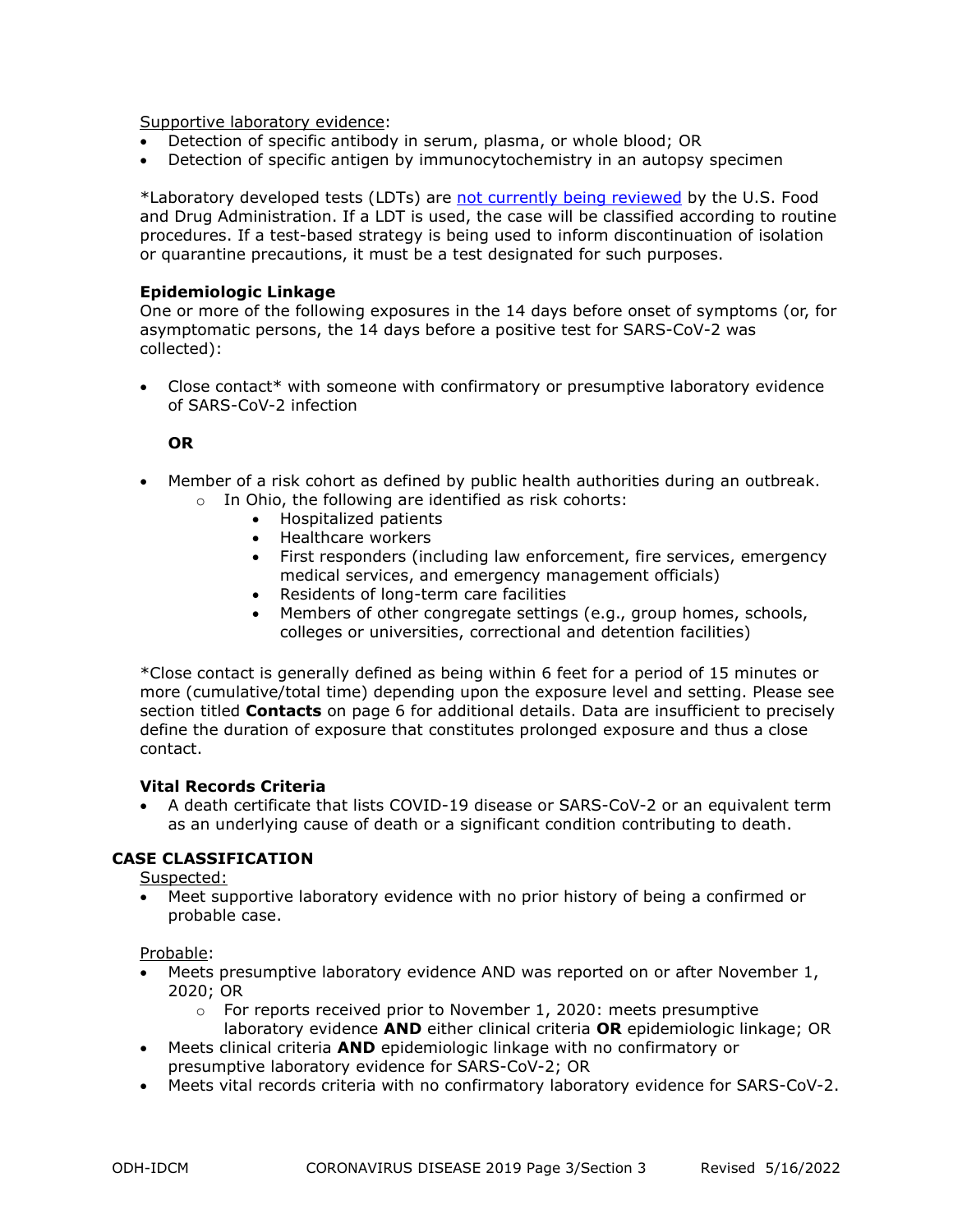# Confirmed:

- Meets confirmatory laboratory evidence.
	- $\circ$  NOTES: Asymptomatic infections are reportable as confirmed cases. In some cases, a SARS-CoV-2 genomic sequencing result may be available without an associated positive PCR result. These records should be classified as a confirmed case; however, public health action may be limited as SARS-CoV-2 genomic sequencing assays are non-diagnostic tests and generally not CLIAvalidated.

# Not a Case:

- This status will not generally be used when reporting a case, but may be used to reclassify a report if investigation revealed that it was not a case.
- For discordant test results from different types of tests, results from laboratorybased [nucleic acid amplification tests \(NAATs\)](https://www.cdc.gov/coronavirus/2019-ncov/lab/naats.html) should be prioritized over point-of-care (POC) or self-administered tests. For surveillance purposes, records should be classified as "Not a Case" if SARS-CoV-2 RNA is not detected using a laboratorybased NAAT within 2 days following a POC NAAT for an asymptomatic person with no known exposure to SARS-CoV-2.
- For surveillance purposes, records should be classified as "Not a Case" if SARS-CoV-2 RNA is not detected using a confirmatory laboratory test within 2 days following a rapid antigen test for an asymptomatic person with no known exposure to SARS-CoV-2. If SARS-CoV-2 RNA is not detected using a confirmatory laboratory test in an initial clinical specimen for a symptomatic person (collected within 7 days of onset), records may be classified as "Not a Case" if the likelihood of true infection is deemed to be low (e.g., completion of COVID-19 vaccine series or identification of alternative etiology).
- For considerations related to public health management, please see section titled **Public Health Management**.

# **Criteria to Distinguish a New Case from an Existing Case**

- The following should be enumerated as a new case for cases reported on or after September 1, 2021:
	- o SARS-CoV-2 sequencing results from the new positive specimen and a positive specimen from the most recent previous case demonstrate a different lineage; OR
	- $\circ$  Person was most recently enumerated as a confirmed or probable case with onset date (if available) or first positive specimen collection date for that classification >90 days prior\*; OR
	- o Person was previously reported but not enumerated as a confirmed or probable case (i.e., suspect)\*\*, but now meets criteria for a confirmed or probable case.

\*Note: Some individuals, e.g., severely immunocompromised persons, can shed SARS-CoV-2 detected by molecular amplification tests >90 days after infection. For severely immunocompromised individuals, clinical judgment should be used to determine if a repeat positive test is likely to result from long term shedding and therefore not be enumerated as a new case. CDC defines severe immunocompromise as certain conditions, such as being on chemotherapy for cancer, untreated HIV infection with CD4 T lymphocyte count <200, combined primary immunodeficiency disorder, and receipt of prednisone >20mg/day for more than 14 days.

\*\*Note: Repeat suspect cases should not be enumerated as a new case. A case that meets vital records criteria more than 90 days after documented laboratory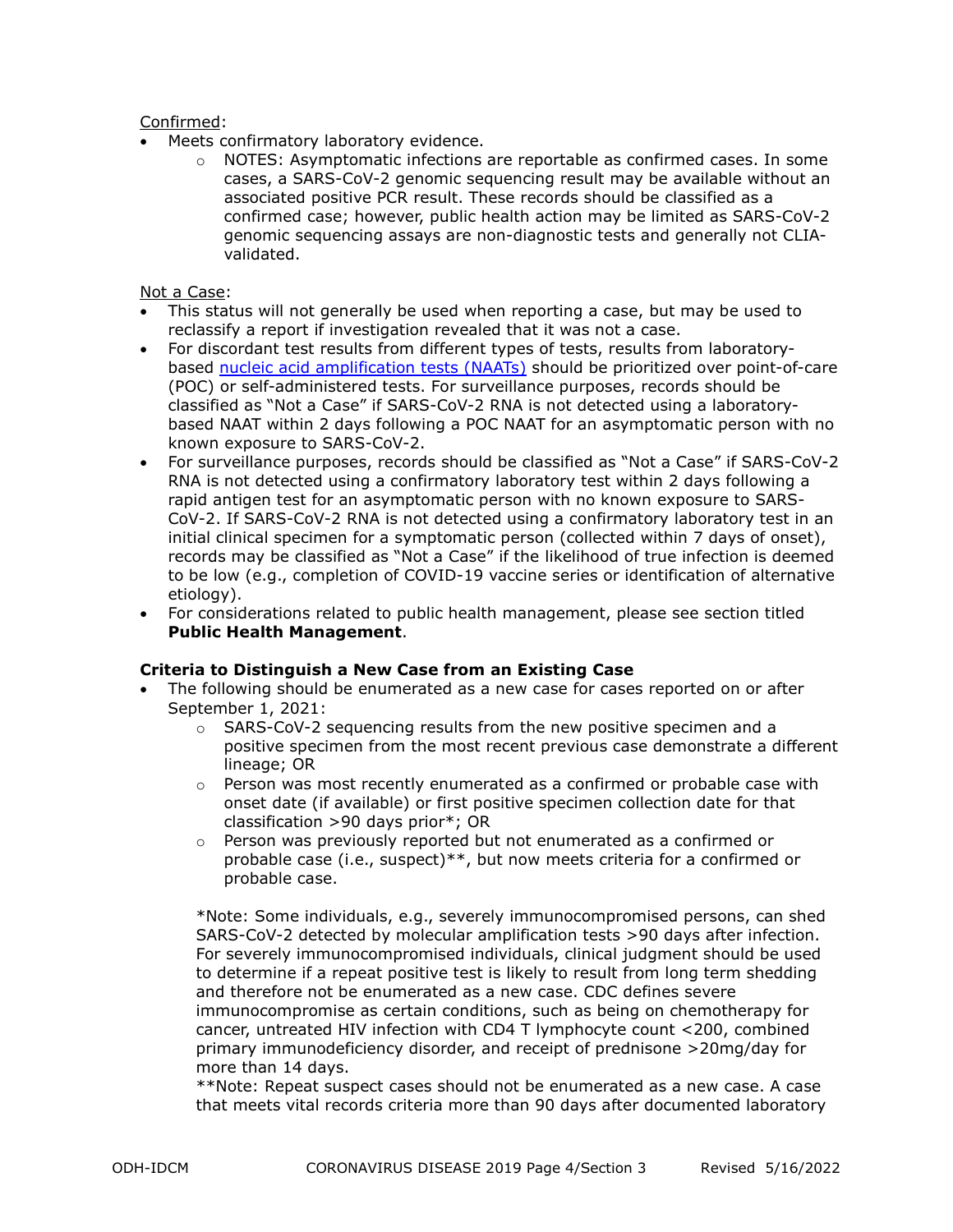evidence of SARS-CoV-2 infection (e.g., date of death greater than 90 days from the previous event date) should not be enumerated as a new case unless thorough review and clinical judgement determine this to be a reinfection event.

• Considerations for public health management of persons with persistent or recurrent positive tests are available in [CDC's Clinical Questions about COVID-19: Questions](https://www.cdc.gov/coronavirus/2019-ncov/hcp/faq.html)  [and Answers.](https://www.cdc.gov/coronavirus/2019-ncov/hcp/faq.html) If a potential case of reinfection is suspected, guidance for public health management remains the same for reinfections as primary infection with SARS-CoV-2.

# **SIGNS AND SYMPTOMS**

Symptoms of COVID-19 are non-specific and the disease presentation can range from no symptoms (asymptomatic) to severe pneumonia and death. COVID-19 presents as a mild to moderate illness for approximately 80% of individuals evaluated with the disease; 15% of individuals experience severe illness requiring supplemental oxygen; and 5% experience critical illness requiring mechanical ventilation. People with COVID-19 generally develop signs and symptoms, including mild respiratory symptoms and fever  $\sim$  5 days after infection (mean incubation period 4-5 days, range 1-14 days).

# **Multisystem Inflammatory Syndrome in Children (MIS-C) or Adults (MIS-A)**

MIS is a condition where different body parts can become inflamed, including the heart, lungs, kidneys, brain, skin, eyes, or gastrointestinal organs. Individuals with MIS may present with persistent fever, abdominal pain, vomiting, diarrhea, skin rash, mucocutaneous lesions, and in severe cases, hypotension and shock. Patients usually have elevated markers of inflammation, and some patients may develop myocarditis, cardiac dysfunction, and acute kidney injury. Additional clinical considerations are available in CDC's [Information for](https://www.cdc.gov/mis-c/hcp/)  [Healthcare Providers about MIS-C.](https://www.cdc.gov/mis-c/hcp/) We do not currently know what causes MIS. However, many patients with MIS were recently infected with SARS-CoV-2 or had been around someone with COVID-19.

Per the ODH Director's Journal Entry dated May 15, 2020, MIS-C is a reportable condition. The case definition for MIS-C is available [here.](https://www.cdc.gov/mis-c/hcp/) LHDs who are notified of confirmed or suspected cases of MIS-C should notify ODH via entry into ODRS within 24 hours of identification. A MIS-C case report form should be completed and attached to the ODRS record; a fillable MIS-C case report form is available [here.](https://www.cdc.gov/mis/pdfs/hcp/mis-c-form-fillable.pdf)

#### **DIAGNOSIS**

Patients who present with symptoms consistent with COVID-19 should also be evaluated for common causes of community-acquired pneumonia (e.g., influenza A and B viruses, respiratory syncytial virus, *Streptococcus pneumoniae*, and *Legionella pneumophila*). This evaluation should be based on clinical presentation and epidemiologic and surveillance information.

If infection with COVID-19 is suspected based on current clinical and epidemiological screening criteria recommended by public health authorities, healthcare providers should consider testing clinical specimens.

Testing for other respiratory pathogens should not delay shipping of specimens for COVID-19 testing for suspected cases. If a suspected case tests positive for another respiratory pathogen, after clinical evaluation and consultation with public health authorities, they may no longer be considered a suspect case. This may evolve as more information becomes available on possible COVID-19 co-infections.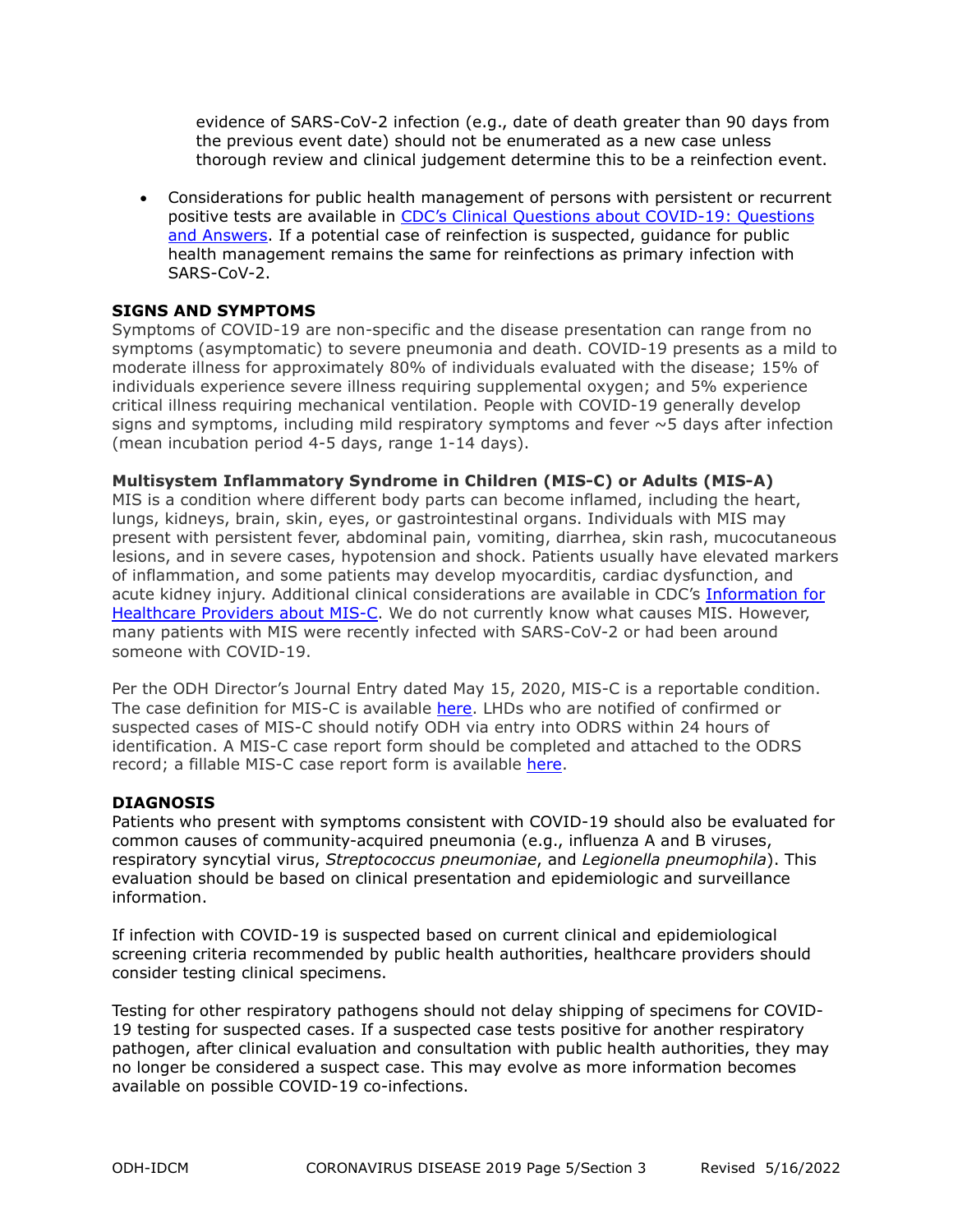If testing is to be performed at ODH Laboratory, use nasopharyngeal swabs in viral transport media and include the [ODH Laboratory Microbiology Specimen Submission Form](https://odh.ohio.gov/wps/portal/gov/odh/know-our-programs/microbiology/forms/hea-2530) (HEA 2530) with the specimen.

For initial diagnostic testing for SARS-CoV-2 (COVID-19), CDC recommends collecting an upper respiratory specimen. The following are acceptable specimens:

- Nasopharyngeal (NP) specimen collected by a healthcare professional, or
- Oropharyngeal (OP) specimen collected by a healthcare professional, or
- Nasal mid-turbinate (NMT) swab collected by a healthcare professional or by a supervised onsite self-collection (using a flocked tapered swab), or
- Anterior nares (nasal swab; NS) specimen collected by a healthcare professional or by onsite or home self-collection (using a flocked or spun polyester swab), or
- Nasopharyngeal wash/aspirate or nasal wash/aspirate (NW) specimen collected by a healthcare professional

Specimens should be collected as soon as possible once a suspected case is identified, regardless of the time of symptom onset. Maintain proper infection control when collecting specimens. Further guidance for collection, handling, and testing of clinical specimens is available at [Interim Guidelines for Collecting and Handling Clinical Specimens for COVID-19](https://www.cdc.gov/coronavirus/2019-ncov/lab/guidelines-clinical-specimens.html?CDC_AA_refVal=https%3A%2F%2Fwww.cdc.gov%2Fcoronavirus%2F2019-ncov%2Fguidelines-clinical-specimens.html)  **[Testing](https://www.cdc.gov/coronavirus/2019-ncov/lab/guidelines-clinical-specimens.html?CDC_AA_refVal=https%3A%2F%2Fwww.cdc.gov%2Fcoronavirus%2F2019-ncov%2Fguidelines-clinical-specimens.html)** 

Virus isolation in cell culture and initial characterization of viral agents recovered in cultures of COVID-19 specimens are NOT recommended at this time, except at a BSL3 facility.

# **See also:**

• Interim Laboratory Biosafety Guidelines for Handling and Processing Specimens [Associated with Coronavirus Disease 2019 \(COVID-19\)](https://www.cdc.gov/coronavirus/2019-ncov/lab/lab-biosafety-guidelines.html)

# **Considerations for Interpreting Test Results and Public Health Management**

Information on the performance of rapid antigen rests for SARS-CoV-2 and evaluation of results, including considerations for when confirmatory testing might be warranted, is available in CDC's [Interim Guidance for Antigen Testing for SARS-CoV-2.](https://www.cdc.gov/coronavirus/2019-ncov/lab/resources/antigen-tests-guidelines.html) Guidance specific to antigen testing in nursing homes is available in CDC's [SARS-CoV-2 Antigen Testing in](https://www.cdc.gov/coronavirus/2019-ncov/hcp/nursing-homes-antigen-testing.html)  [Long Term Care Facilities.](https://www.cdc.gov/coronavirus/2019-ncov/hcp/nursing-homes-antigen-testing.html) General recommendations for testing are available in CDC's [Overview of Testing for SARS-CoV-2.](https://www.cdc.gov/coronavirus/2019-ncov/hcp/testing-overview.html) 

The "gold standard" for clinical diagnostic detection of SARS-CoV-2 remains RT-PCR; these tests are highly sensitive and specific, but a false negative result is possible.

- When a confirmatory test is negative but epidemiologic linkage and clinical criteria are met, persons should follow isolation protocols for COVID-19 unless an alternative etiology is identified after evaluation by a healthcare provider. If an alternative etiology is identified, persons should follow quarantine protocols for COVID-19 due to epidemiologic linkage.
- For asymptomatic persons, when a confirmatory test is negative but epidemiologic linkage criteria are met, persons should follow quarantine protocols for COVID-19.
- For residents or healthcare personnel in nursing homes, please follow CDC's guidance for **[SARS-CoV-2 Antigen Testing in Long Term Care Facilities](https://www.cdc.gov/coronavirus/2019-ncov/hcp/nursing-homes-antigen-testing.html)** (testing algorithm available).

# **EPIDEMIOLOGY**

Chinese health officials identified COVID-19 in Wuhan City, Hubei Province, China in December 2019 based on testing of individuals with severe pneumonia. On January 21, 2020, the United States announced its first infection with COVID-19 detected in a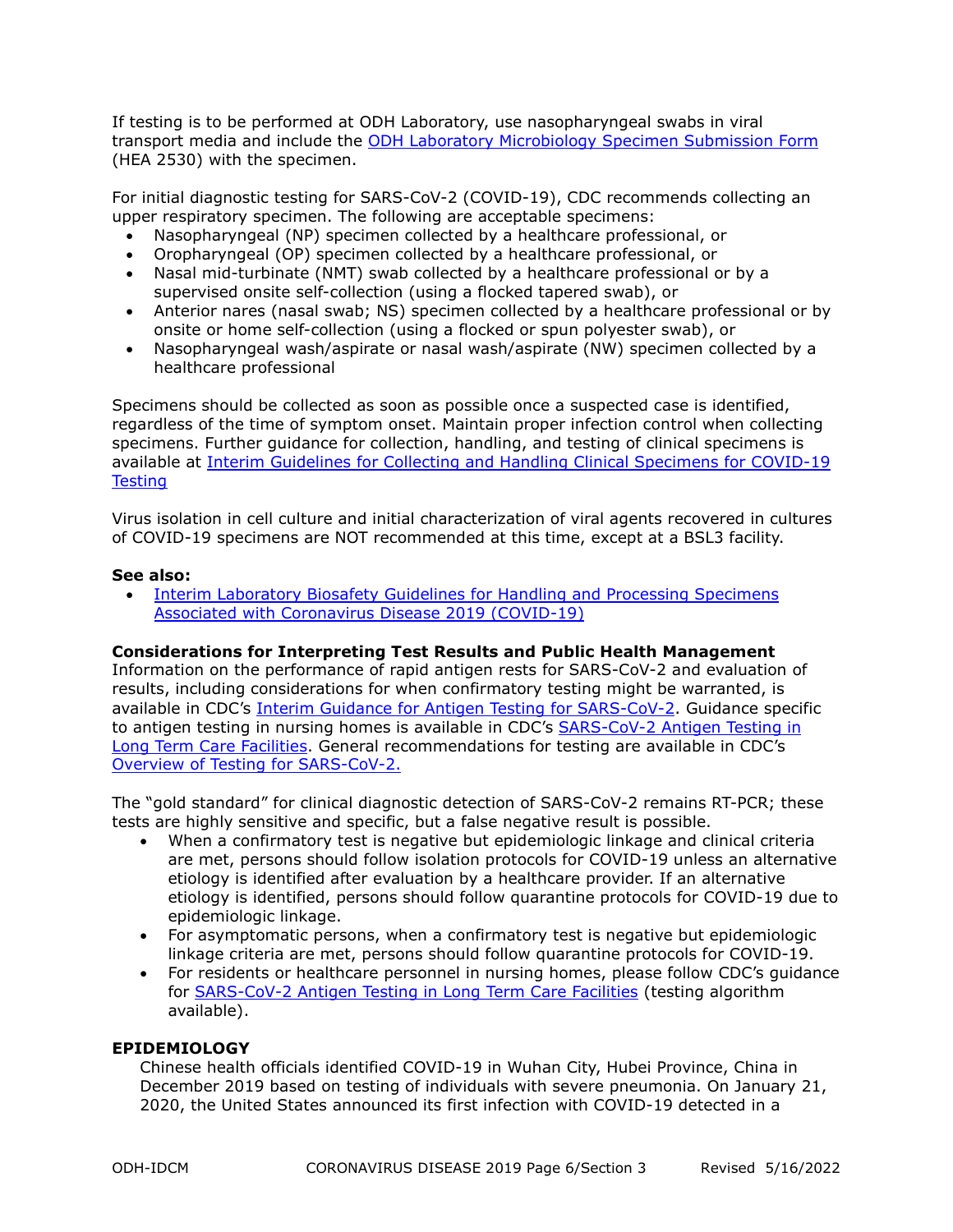traveler returning from Wuhan. On March 9, 2020, Ohio reported its first COVID-19 cases. For an updated list of COVID-19 travel recommendations by country, please visit the CDC website [here.](https://www.cdc.gov/coronavirus/2019-ncov/travelers/map-and-travel-notices.html)

#### **Source**

Early on, many of the patients at the epicenter of the outbreak in Wuhan, Hubei Province, China had some link to a large seafood and live animal market, suggesting animal-to-person spread. Later, a growing number of patients reportedly did not have exposure to animal markets, indicating person-to-person spread. Person-to-person spread was subsequently reported outside Hubei and in countries outside China, including in the United States. Most international destinations now have ongoing community spread with the virus that causes COVID-19, as does the United States.

#### **Occurrence**

COVID-19 is widespread through almost every country in the world. [Variants of the](https://www.cdc.gov/coronavirus/2019-ncov/cases-updates/variant-surveillance/variant-info.html)  [SARS-CoV-2 virus](https://www.cdc.gov/coronavirus/2019-ncov/cases-updates/variant-surveillance/variant-info.html) have emerged and are circulating globally. At this time, strict adherence to existing precautions and containment measures is recommended to prevent the spread of SARS-CoV-2 variants. For more information, please see [SARS-](https://www.cdc.gov/coronavirus/2019-ncov/cases-updates/variant-surveillance/variant-info.html)[CoV-2 Variant Classifications and Definitions](https://www.cdc.gov/coronavirus/2019-ncov/cases-updates/variant-surveillance/variant-info.html) and [COVID Data Tracker: Variant](https://covid.cdc.gov/covid-data-tracker/#variant-proportions)  [Proportions.](https://covid.cdc.gov/covid-data-tracker/#variant-proportions)

#### **Mode of Transmission**

COVID-19, like other coronaviruses, is thought to mainly spread from person-to-person between people who are in close contact with one another (within about 6 feet) through respiratory droplets produced when an infected person coughs, sneezes, talks, or breathes. While [evidence suggests](https://www.cdc.gov/coronavirus/2019-ncov/science/science-briefs/sars-cov-2-transmission.html?CDC_AA_refVal=https%3A%2F%2Fwww.cdc.gov%2Fcoronavirus%2F2019-ncov%2Fscience%2Fscience-briefs%2Fscientific-brief-sars-cov-2.html) that COVID-19 can sometimes be spread by airborne transmission, it most commonly spreads during close contact. COVID-19 may be spread by people who are not showing symptoms. The precise ways the virus spreads is an area of continued study.

# **Period of Communicability**

[Available data](https://www.cdc.gov/coronavirus/2019-ncov/hcp/duration-isolation.html) indicate that persons with mild to moderate COVID-19 remain infectious for no longer than 10 days after symptom onset. Persons with more severe to critical illness or severe immunocompromise likely remain infectious no longer than 20 days after symptom onset. Patients are believed to be contagious two days prior to symptom onset (or, for persons who tested positive for COVID-19 but have not had any symptoms, the two days before the date the first positive viral test was collected).

#### **Incubation Period**

The estimated incubation period is between 2 and 14 days with a median of 4-5 days from exposure to symptom onset. Not all infected individuals develop symptoms.

#### **PUBLIC HEALTH MANAGEMENT**

# **Case**

#### Investigation

Given the increased coverage of vaccination, effectiveness of vaccines in preventing severe illness, emergence of more transmissible variants, and increased understanding of public health prevention measures, universal case investigation is no longer the most effective mitigation strategy. Investigation of cases in high-risk settings (e.g., long-term care and correctional facilities), cases associated with outbreaks, or cases associated with the emergence of variants with concerning mutations, or other situations of concern to local or state health authorities should be implemented to prevent transmission within populations at increased risk of severe morbidity or mortality.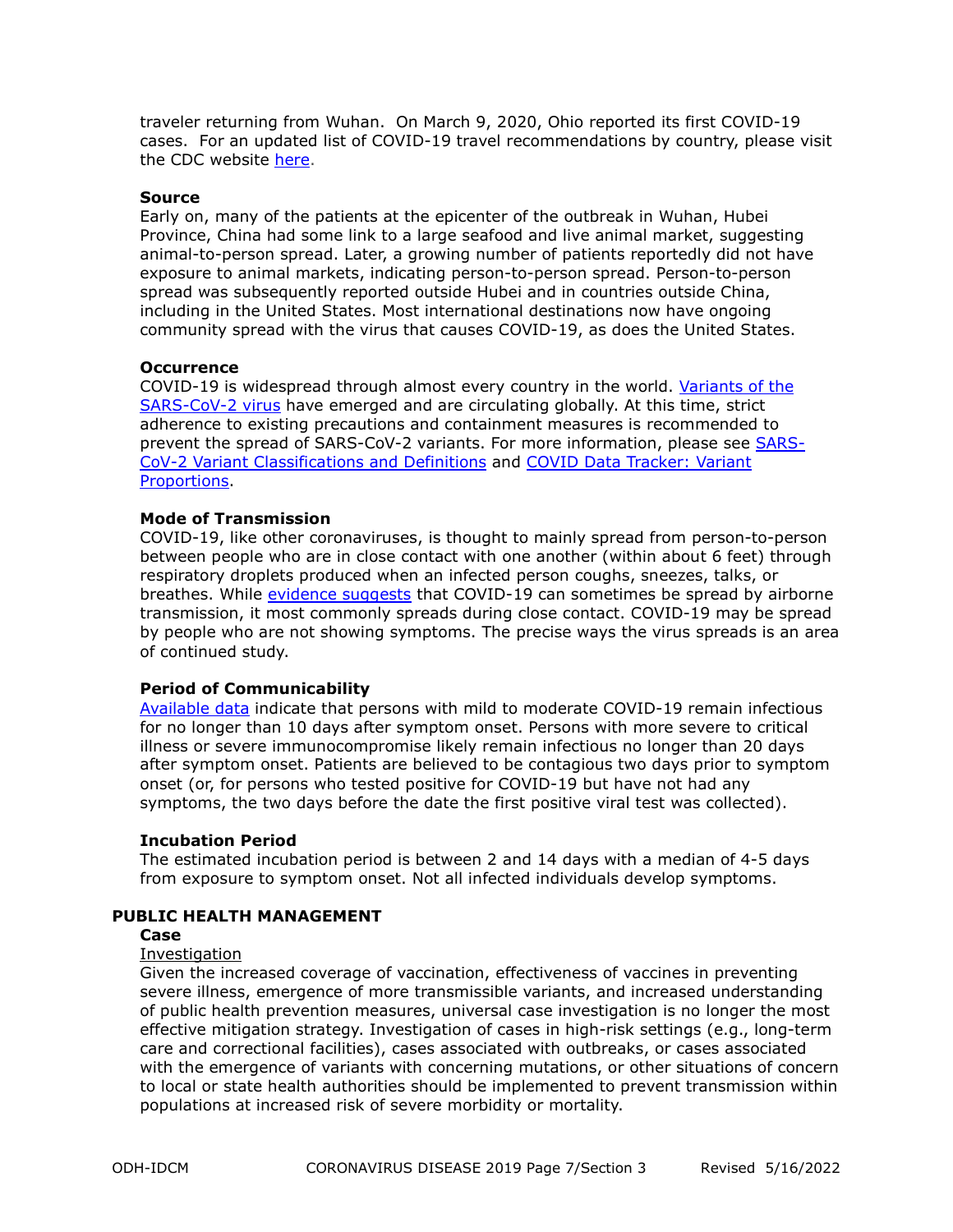# Treatment

The National Institutes of Health (NIH) has published guidelines on testing and management of patients with COVID-19. For more information, please visit the [NIH](https://www.covid19treatmentguidelines.nih.gov/)  [COVID-19 Treatment Guidelines.](https://www.covid19treatmentguidelines.nih.gov/) Current clinical management includes infection prevention and control measures and supportive care, including supplemental oxygen and mechanical ventilatory support when indicated. The U.S. Food and Drug Administration (FDA) has approved one drug, remdesivir (Veklury), for the treatment of COVID-19 in certain situations.

Early effective treatment of any disease can help avert progression to more serious illness, especially for patients at high risk of disease progression and severe illness, with the additional benefit of reducing the burden on healthcare systems. A number of novel therapeutics (e.g., monoclonal antibodies) are available under EUA for early outpatient treatment. Trials to assess the potential effectiveness of these therapeutics in outpatients at high risk of disease progression are ongoing. Clinicians and patients who wish to consider their use, or the use of any other available investigational therapies, should review the [COVID-19 Treatment Guidelines](https://www.covid19treatmentguidelines.nih.gov/management/clinical-management/) as well as the FDA EUA for the therapy.

#### Isolation

Issuance of isolation orders or guidance is not generally needed. Local health departments should continue to provide education and messaging for the general public to reduce further transmission. Additional mitigation measures should be implemented for high-risk settings.

For guidance on recommendations of discontinuation of isolation and return to work criteria by population or setting, please see:

- Guidance for the general population: [Quarantine and Isolation](https://www.cdc.gov/coronavirus/2019-ncov/your-health/quarantine-isolation.html)
- Guidance for high-risk congregate settings: [Quarantine and Isolation](https://www.cdc.gov/coronavirus/2019-ncov/your-health/quarantine-isolation.html) (note: isolation recommendations for residents of high-risk settings differ from recommendations for the general public)
- Guidance for healthcare personnel: [Interim Guidance for Managing Healthcare](https://www.cdc.gov/coronavirus/2019-ncov/hcp/guidance-risk-assesment-hcp.html?CDC_AA_refVal=https%3A%2F%2Fwww.cdc.gov%2Fcoronavirus%2F2019-ncov%2Fhcp%2Freturn-to-work.html)  [Personnel with SARS-CoV-2 Infection or Exposure to SARS-CoV-2](https://www.cdc.gov/coronavirus/2019-ncov/hcp/guidance-risk-assesment-hcp.html?CDC_AA_refVal=https%3A%2F%2Fwww.cdc.gov%2Fcoronavirus%2F2019-ncov%2Fhcp%2Freturn-to-work.html)
- Guidance for patients, residents, and visitors to healthcare settings:
	- Interim Infection Prevention and Control Recommendations for Healthcare [Personnel During the COVID-19 Pandemic](https://www.cdc.gov/coronavirus/2019-ncov/hcp/infection-control-recommendations.html)
- Guidance for travelers: [Travel](https://www.cdc.gov/coronavirus/2019-ncov/travelers/index.html)

# Vaccinated People with COVID-19 Symptoms

Any vaccinated person (including those who are up to date with their vaccines) who experiences symptoms consistent with COVID-19 should isolate themselves from others, be clinically evaluated for COVID-19, and tested for SARS-CoV-2 if indicated. Persons should inform their healthcare provider of their vaccination status.

#### Vaccine Breakthrough Cases

Jurisdictions are asked to investigate SARS-CoV-2 infections among fully vaccinated persons to identify trends or clustering in patient characteristics, the administered vaccine, or the infecting virus.

Criteria for COVID-19 Vaccine Breakthrough Case Investigations

- COVID-19-related hospitalization or death
- U.S. Resident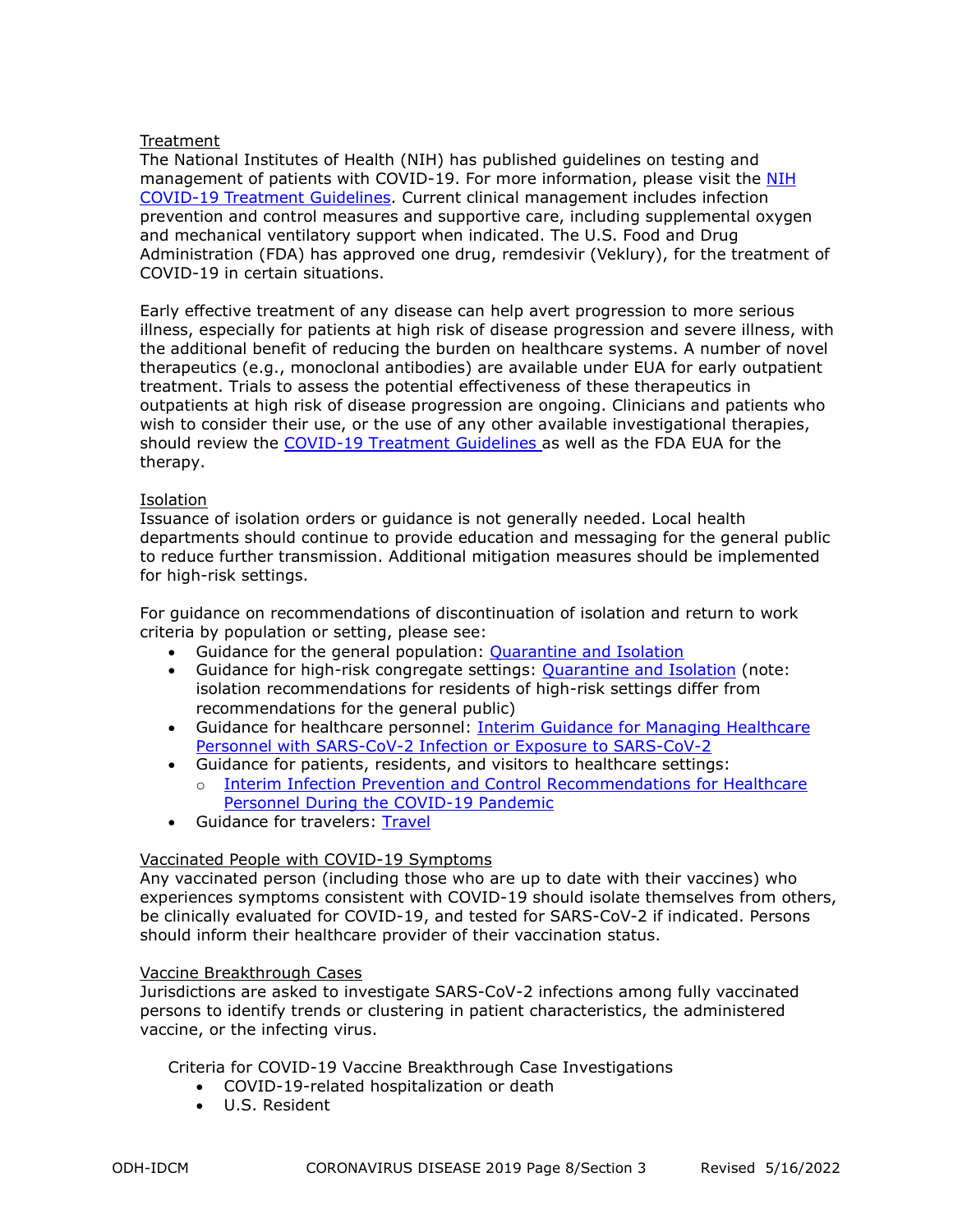- Completed full primary series of an FDA-authorized COVID-19 vaccine
- SARS-CoV-2 RNA or antigen detected on a respiratory specimen collected ≥14 days after completing the primary series of an FDA-authorized COVID-19 vaccine
- No known positive test for SARS-CoV-2 RNA or antigen detected on a respiratory specimen collected <45 days before the most recent positive test

If a vaccine breakthrough case is suspected or identified, local jurisdictions should indicate that they suspect a vaccine breakthrough case in the clinical module. OHD staff will review the case and determine final vaccine breakthrough classification status.

Healthcare providers should be instructed to additionally report cases of Multisystem Inflammatory Syndrome (MIS) in vaccinated persons and/or breakthrough cases of COVID-19 that result in hospitalization or death to the Vaccine Adverse Event Reporting System (VAERS): https://vaers.hhs.gov/fag.html.

In addition to the key information for ODRS reporting, LHDs should enter complete vaccine information in the vaccine module of ODRS for any vaccine breakthrough case investigation.

#### **Contacts**

Given the increased coverage of vaccination, effectiveness of vaccines in preventing severe illness, emergence of more transmissible variants, and increased understanding of public health prevention measures, universal contact tracing is no longer the most effective mitigation strategy. Identification and notification of close contacts should be implemented as necessary to reduce transmission within high-risk settings (e.g., longterm care and correctional facilities, outbreaks, or emergence of variants with concerning mutations).

Issuance of quarantine orders or guidance is not generally needed. Local health departments should continue to provide education and messaging for the general public to reduce further transmission. Additional mitigation measures should be implemented for high-risk settings.

Close contact is defined as: someone who was within 6 feet of an infected person for at least 15 minutes (total/cumulative time) starting from 2 days before illness onset (or, for asymptomatic clients, 2 days prior to positive specimen collection) until the time the patient is isolated. Additionally, a person would be considered a close contact if they provided care in the home to someone who is sick with COVID-19, had direct physical contact with them (e.g., hugged or kissed them), shared eating or drinking utensils, or had unprotected direct contact with infectious secretions or excretions of the infected person (e.g., was coughed/sneezed on, touched used tissues with a bare hand). Data are limited to precisely define prolonged exposure to determine "close contact", however 15 minutes of close exposure can be used as an operational definition for contact investigation. Factors to consider when defining close contact include proximity, the duration of exposure (e.g., longer exposure time likely increases exposure risk) and whether the individual has symptoms (e.g., coughing likely increases exposure risk).

In general, testing is recommended for close contacts of persons with SARS-CoV-2 infection because of the potential for asymptomatic and pre-symptomatic transmission. Persons are generally advised to be tested on day 5 after exposure or if symptoms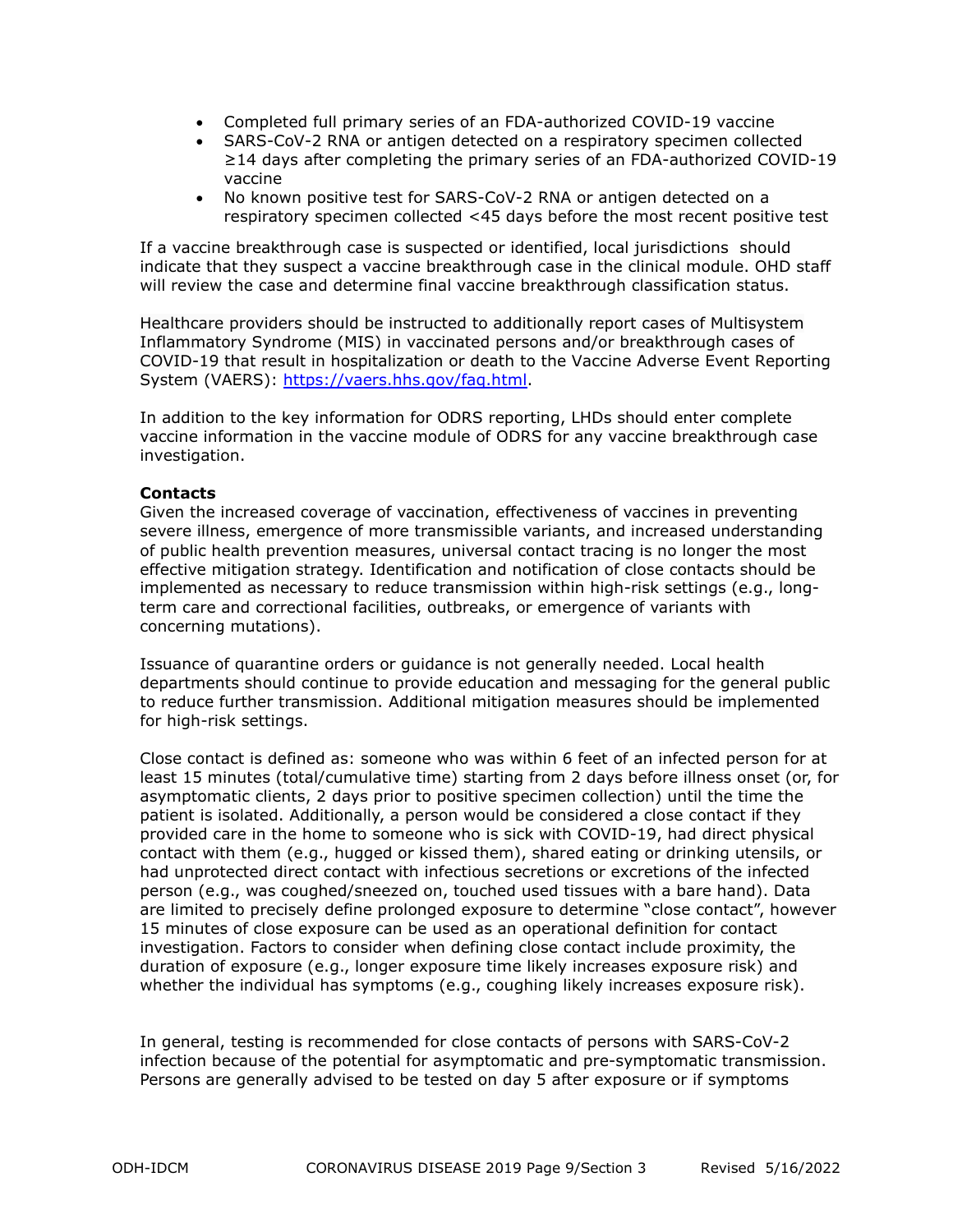develop; additional testing recommendations for specific populations and settings (e.g., healthcare personnel, high-risk congregate settings) should be considered.

For the general population\*, persons **are not** required to quarantine if they meet the following criteria:

- Are [up to date](https://www.cdc.gov/coronavirus/2019-ncov/vaccines/stay-up-to-date.html) on COVID-19 vaccines OR
- Had COVID-19 within the last 3 months (infection verified with a viral diagnostic test) AND
- Have remained asymptomatic since the current COVID-19 exposure

Following exposure, persons meeting the above criteria are advised to test on day 5 (if no verified COVID-19 infection within the last 3 months) and wear a mask around others for 10 days. They should monitor for symptoms of COVID-19 for 14 days and follow recommended isolation protocols if they develop symptoms of COVID-19. In most situations, persons who have recovered from previous SARS-CoV-2 infection do not need to be tested after exposure if the exposure occurs within 3 months of the infection and they remain asymptomatic.

For the general population, persons **are advised** to quarantine if they:

- Are not vaccinated OR
- Are not [up to date](https://www.cdc.gov/coronavirus/2019-ncov/vaccines/stay-up-to-date.html) on COVID-19 vaccines

Following exposure, persons meeting the above criteria are advised to quarantine for 5 days, test on day 5, and wear a mask around others for 10 days. They should monitor for symptoms of COVID-19 for 14 days and follow recommended isolation protocols if they develop symptoms of COVID-19. Additional considerations for persons under quarantine:

- During the 10 days following exposure, if possible, limit contact with household members, people who are immunocompromised or at high risk for severe [disease,](https://www.cdc.gov/coronavirus/2019-ncov/need-extra-precautions/index.html) and avoid nursing homes and other high-risk settings.
- Given the high-risk nature of household exposures, consider the entire 10-day period of exposure for household contacts. Considerations for the ability to isolate within the home are still applicable; when making this determination, use of shared spaces (kitchen, bathroom, etc.) should be considered carefully.
- If persons are unable to wear a mask (e.g., children under 2 years of age), they should continue to quarantine for 10 days.
- Recommendations for travelers are available on the CDC website [here.](https://www.cdc.gov/coronavirus/2019-ncov/travelers/index.html)
- \*Exceptions: For healthcare settings:
	- $\circ$  Healthcare facilities should continue to follow all applicable state and federal requirements related to testing, isolation, and quarantine of healthcare personnel and patients. Detailed guidance on testing, isolation, and quarantine in healthcare settings, including considerations by vaccination status, is available on the CDC website: refer to [Interim](https://www.cdc.gov/coronavirus/2019-ncov/hcp/guidance-risk-assesment-hcp.html)  [Guidance for Managing Healthcare Personnel with SARS-CoV-2 Infection](https://www.cdc.gov/coronavirus/2019-ncov/hcp/guidance-risk-assesment-hcp.html)  [or Exposure to SARS-CoV-2](https://www.cdc.gov/coronavirus/2019-ncov/hcp/guidance-risk-assesment-hcp.html) and [Interim Infection Prevention and Control](https://www.cdc.gov/coronavirus/2019-ncov/hcp/infection-control-after-vaccination.html)  [Recommendations for Healthcare Personnel During the COVID-19](https://www.cdc.gov/coronavirus/2019-ncov/hcp/infection-control-after-vaccination.html)  [Pandemic.](https://www.cdc.gov/coronavirus/2019-ncov/hcp/infection-control-after-vaccination.html) Guidance from the Centers for Medicare and Medicaid Services (CMS) can be found at [QSO-20-38-NH REVISED \(cms.gov\).](https://www.cms.gov/files/document/qso-20-38-nh-revised.pdf)
- For daycare centers: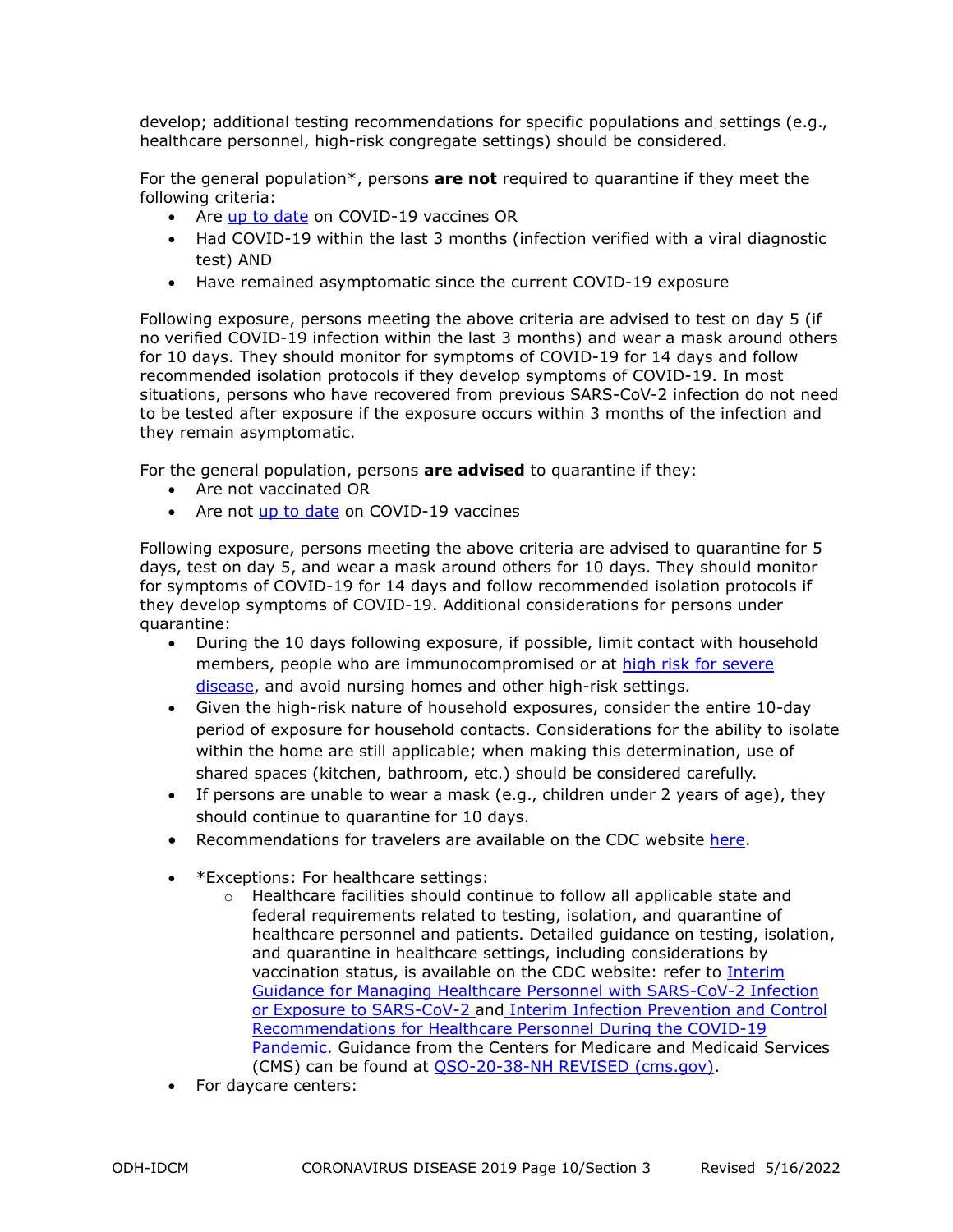- o Please refer to [COVID-19 Guidance for Operating Early Care and](https://www.cdc.gov/coronavirus/2019-ncov/community/schools-childcare/child-care-guidance.html#contact-tracing)  [Education/Child Care Programs.](https://www.cdc.gov/coronavirus/2019-ncov/community/schools-childcare/child-care-guidance.html#contact-tracing)
- For other high-risk congregate settings:
	- $\circ$  Residents are advised to quarantine for 10 days, regardless of vaccination or booster status. Reduced duration of quarantine in these settings may be considered based on consultation with the local health jurisdiction.

#### Special Considerations for K-12 Classroom Environments

Masking remains an important tool for preventing transmission and may be layered with other mitigation strategies to limit spread, particularly when levels of community transmission of SARS-CoV-2 are elevated or an outbreak within a school setting is identified. Asymptomatic individuals who are known to be exposed to someone with COVID-19 can continue to return to the K-12 setting following the [Mask to Stay, Test to](https://coronavirus.ohio.gov/static/responsible/schools/k-12-schools-quarantine-alternative.pdf)  [Play](https://coronavirus.ohio.gov/static/responsible/schools/k-12-schools-quarantine-alternative.pdf) protocols.

# **Outbreaks**

Please follow existing ODH guidance on outbreaks in Section 3 of the IDCM. For COVID-19, an outbreak is generally defined as two or more cases who are epidemiologically linked with a common exposure in a community, institutional, or healthcare setting\*, do not share a household, and are not close contacts of each other in another setting.

\*For long-term care facilities\*\*, one case of facility-onset COVID-19 in a resident is generally considered an outbreak. Facility-onset COVID-19 is defined as a COVID-19 diagnosis 14 days or more after admission for a non-COVID condition, without an exposure during the previous 14 days to another setting where an outbreak was known or suspected to be occurring; it does not include residents who were known to have COVID-19 on admission or who were placed into transmission-based precautions upon admission and developed COVID-19 within 14 days after admission.

\*\*Including long-term acute care hospitals, skilled nursing facilities, assisted living facilities, residential care facilities, intermediate care facilities for the intellectually disabled, wrap-around facilities, and any other facilities providing comparable services.

Outbreak resolution is defined as: No new symptomatic/asymptomatic probable or confirmed COVID-19 cases after 28 days (two incubation periods) have passed since the last case's onset date or specimen collection date (whichever is later). Facilities should follow appropriate local, state, or federal guidance on timing for outbreak testing activities.

In the context of medium or high COVID-19 community levels, judgement may be necessary to determine if specific cases are associated with an outbreak or general transmission within the community.

# **Prevention and Control**

The best way to prevent illness is to avoid being exposed to COVID-19. The virus that causes COVID-19 is thought to spread mainly from person-to-person through respiratory droplets produced when an infected person coughs, sneezes, talks, or breathes. These droplets can land in the mouths or noses of people who are nearby or possibly be inhaled into the lungs. Spread is more likely between people who are in close contact with one another (within about 6 feet). To prevent illness:

• Get vaccinated and stay [up to date](https://www.cdc.gov/coronavirus/2019-ncov/vaccines/stay-up-to-date.html) with your vaccines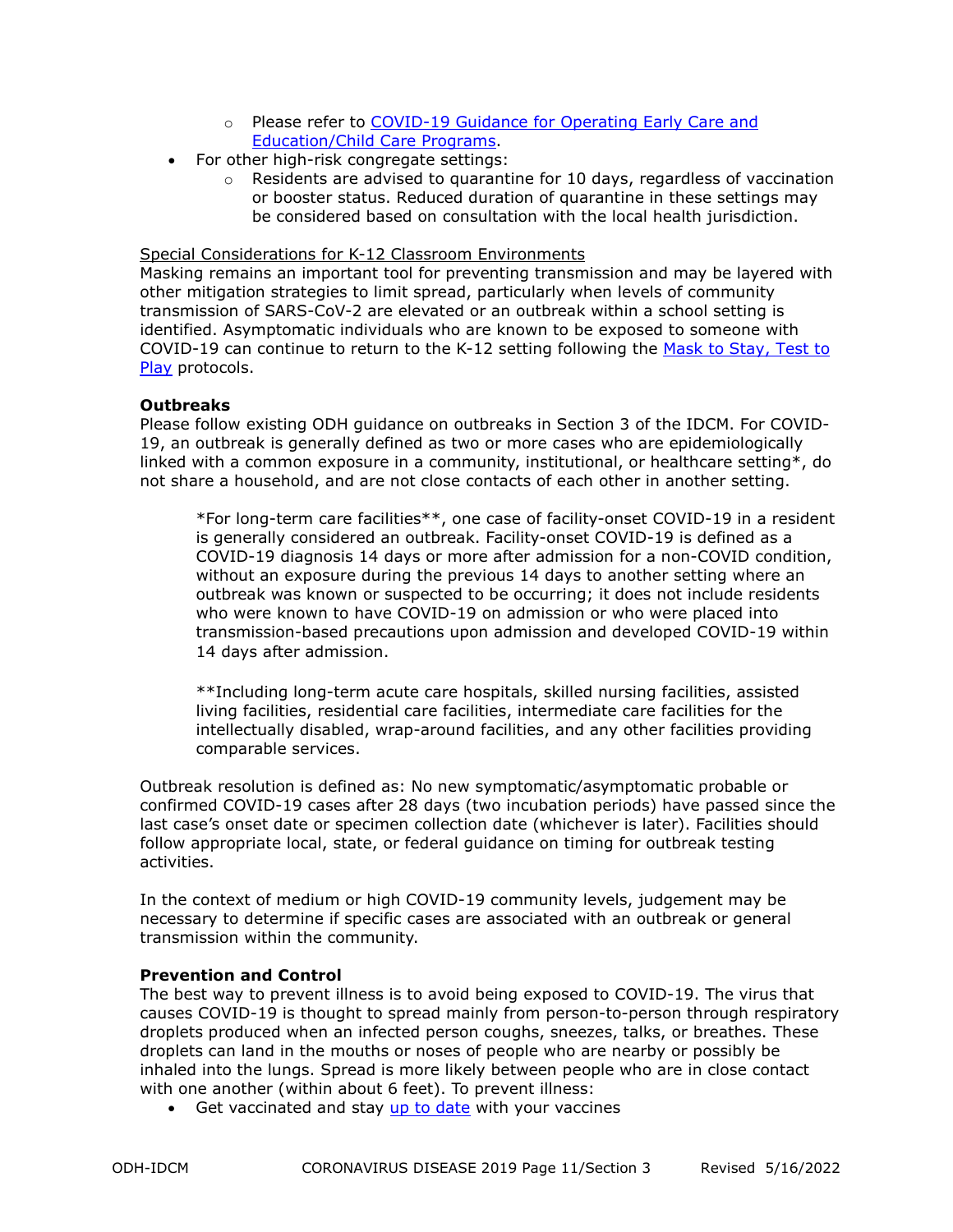- Avoid close contact with people who are sick, stay at home as much as possible, and put distance between yourself and other people.
- Cover your mouth and nose with a well-fitting face mask when around others.
- Clean and disinfect frequently touched surfaces daily.
- [Wash hands](https://www.cdc.gov/handwashing/when-how-handwashing.html) often with soap and water for at least 20 seconds especially after you have been in a public place or after blowing your nose, coughing or sneezing.
- If soap and water are not readily available, use a hand sanitizer that contains at least 60% alcohol. Cover all surfaces of your hands and rub them together until they feel dry.
- Avoid touching your eyes, nose and mouth with unwashed hands.

CDC [COVID-19 Community Levels](https://www.cdc.gov/coronavirus/2019-ncov/science/community-levels.html) may be used as a general guide for COVID-19 prevention strategies and should be considered in combination with local factors to inform the most appropriate recommendations for individuals and communities. Local factors to consider might include:

- Additional surveillance information (e.g., outbreaks, syndromic surveillance, wastewater monitoring for SARS-CoV-2)
- Enhanced prevention measures for specific high-risk settings or populations at high risk for severe disease

Importantly, CDC COVID-19 Community Levels do not currently apply to healthcare facilities; healthcare facilities should continue to follow all applicable state and federal requirements related to infection prevention and control.

# **Additional Resources**

[CDC Coronavirus \(COVID-19\)](https://www.cdc.gov/coronavirus/2019-ncov/index.html)

[Evaluating and Testing Persons for Coronavirus Disease 2019 \(COVID-19\)](https://www.cdc.gov/coronavirus/2019-ncov/hcp/clinical-criteria.html?CDC_AA_refVal=https%3A%2F%2Fwww.cdc.gov%2Fcoronavirus%2F2019-ncov%2Fclinical-criteria.html)

[CDC Interim Clinical Guidance for Management of Patients with Confirmed Coronavirus](https://www.cdc.gov/coronavirus/2019-ncov/hcp/clinical-guidance-management-patients.html)  [Disease \(COVID-19\)](https://www.cdc.gov/coronavirus/2019-ncov/hcp/clinical-guidance-management-patients.html)

[CDC Information for Pediatric Healthcare Providers](https://www.cdc.gov/coronavirus/2019-ncov/hcp/pediatric-hcp.html)

[CDC How to Protect Yourself & Others](https://www.cdc.gov/coronavirus/2019-ncov/prevent-getting-sick/prevention.html)

[Interim Guidelines for Collecting, Handling, and Testing Clinical Specimens from Persons for](https://www.cdc.gov/coronavirus/2019-ncov/lab/guidelines-clinical-specimens.html?CDC_AA_refVal=https%3A%2F%2Fwww.cdc.gov%2Fcoronavirus%2F2019-ncov%2Fguidelines-clinical-specimens.html)  [Coronavirus Disease 2019 \(COVID-19\)](https://www.cdc.gov/coronavirus/2019-ncov/lab/guidelines-clinical-specimens.html?CDC_AA_refVal=https%3A%2F%2Fwww.cdc.gov%2Fcoronavirus%2F2019-ncov%2Fguidelines-clinical-specimens.html)

[Interim Laboratory Biosafety Guidelines for Handling and Processing Specimens Associated](https://www.cdc.gov/coronavirus/2019-ncov/lab/lab-biosafety-guidelines.html?CDC_AA_refVal=https%3A%2F%2Fwww.cdc.gov%2Fcoronavirus%2F2019-ncov%2Flab-biosafety-guidelines.html)  [with Coronavirus Disease 2019 \(COVID-19\)](https://www.cdc.gov/coronavirus/2019-ncov/lab/lab-biosafety-guidelines.html?CDC_AA_refVal=https%3A%2F%2Fwww.cdc.gov%2Fcoronavirus%2F2019-ncov%2Flab-biosafety-guidelines.html)

[Infectious Diseases Society of America Guidelines on the Treatment and Management of](https://www.idsociety.org/practice-guideline/covid-19-guideline-treatment-and-management/)  [Patients with COVID-19](https://www.idsociety.org/practice-guideline/covid-19-guideline-treatment-and-management/)

[WHO Clinical management of severe acute respiratory infection when COVID-19 is](https://www.who.int/publications-detail/clinical-management-of-severe-acute-respiratory-infection-when-novel-coronavirus-(ncov)-infection-is-suspected)  [suspected](https://www.who.int/publications-detail/clinical-management-of-severe-acute-respiratory-infection-when-novel-coronavirus-(ncov)-infection-is-suspected)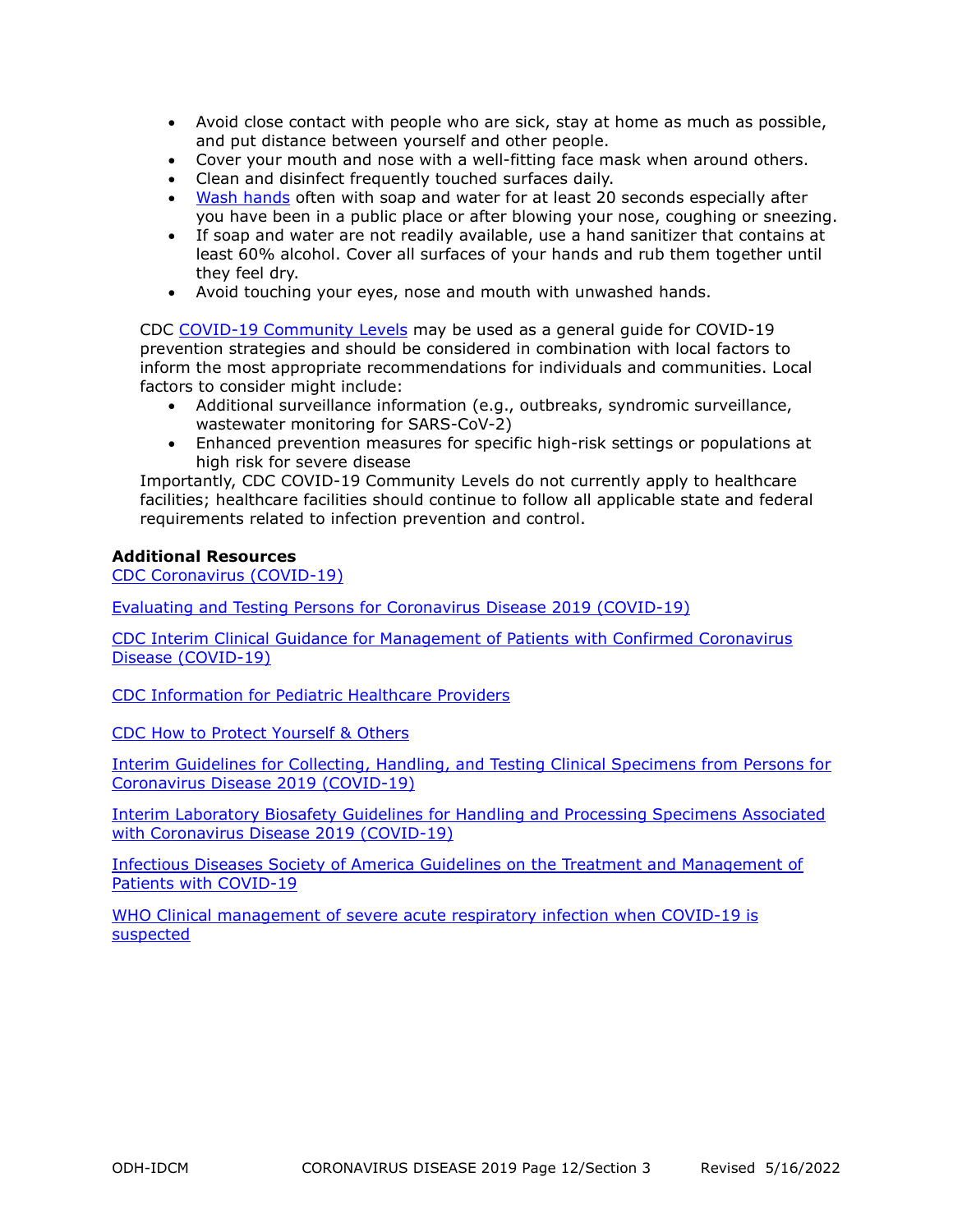# **(COVID-19)**

#### **What is COVID-19?**

**COVID-19** is a respiratory illness. It is caused by a virus called SARS-CoV-2. This virus was first identified in 2019 in Wuhan City, Hubei Province, China. It is different from any other coronaviruses that have been found in people before.

#### **What are the symptoms and complications of COVID-19?**

People with COVID-19 have had a wide range of symptoms reported, ranging from mild symptoms to severe illness. Symptoms may include:

- Fever or chills
- Cough
- Shortness of breath or difficulty breathing
- Fatigue
- Muscle pain or body aches
- Headache
- Sore throat
- New loss of taste or smell
- Congestion or runny nose
- Nausea or vomiting
- Diarrhea

Complications of COVID-19 may include respiratory failure, shock or multiorgan system dysfunction.

#### **How does the virus spread?**

The virus that causes COVID-19 spreads easily and sustainably between people, mainly through respiratory droplets produced when an infected person coughs, sneezes, talks, or breathes. These droplets can land in the mouths or noses of people who are nearby or possibly be inhaled into the lungs. COVID-19 can sometimes be spread by airborne transmission (when small droplets are able to infect people who are further than 6 feet away from the infected person or after that person has left the space), however, spread is more likely between people who are in close contact with one another (within about 6 feet). COVID-19 may be spread by people who are not displaying symptoms. Less commonly, a person can get COVID-19 by touching a contaminated surface or object and then touching their own, mouth, nose, or possibly their eyes (this is not thought to be the main way the virus spreads).

#### **Prevention and Control**

The best way to prevent illness is to avoid being exposed to COVID-19. The virus that causes COVID-19 is thought to spread mainly from person-to-person through respiratory droplets produced when an infected person coughs, sneezes, talks, or breathes. These droplets can land in the mouths and noses of people who are nearby or possibly be inhaled into the lungs. Spread is more likely between people who are in close contact with one another (within about 6 feet). To prevent illness:

- Get vaccinated and stay up to date with your vaccines
- Avoid close contact with people who are sick, stay at home as much as possible, and put distance between yourself and other people.
- Cover your mouth and nose with a well-fitting face mask when around others if COVID-19 Community Levels are high in your area or as advised by your healthcare provider if you are at high-risk for severe illness.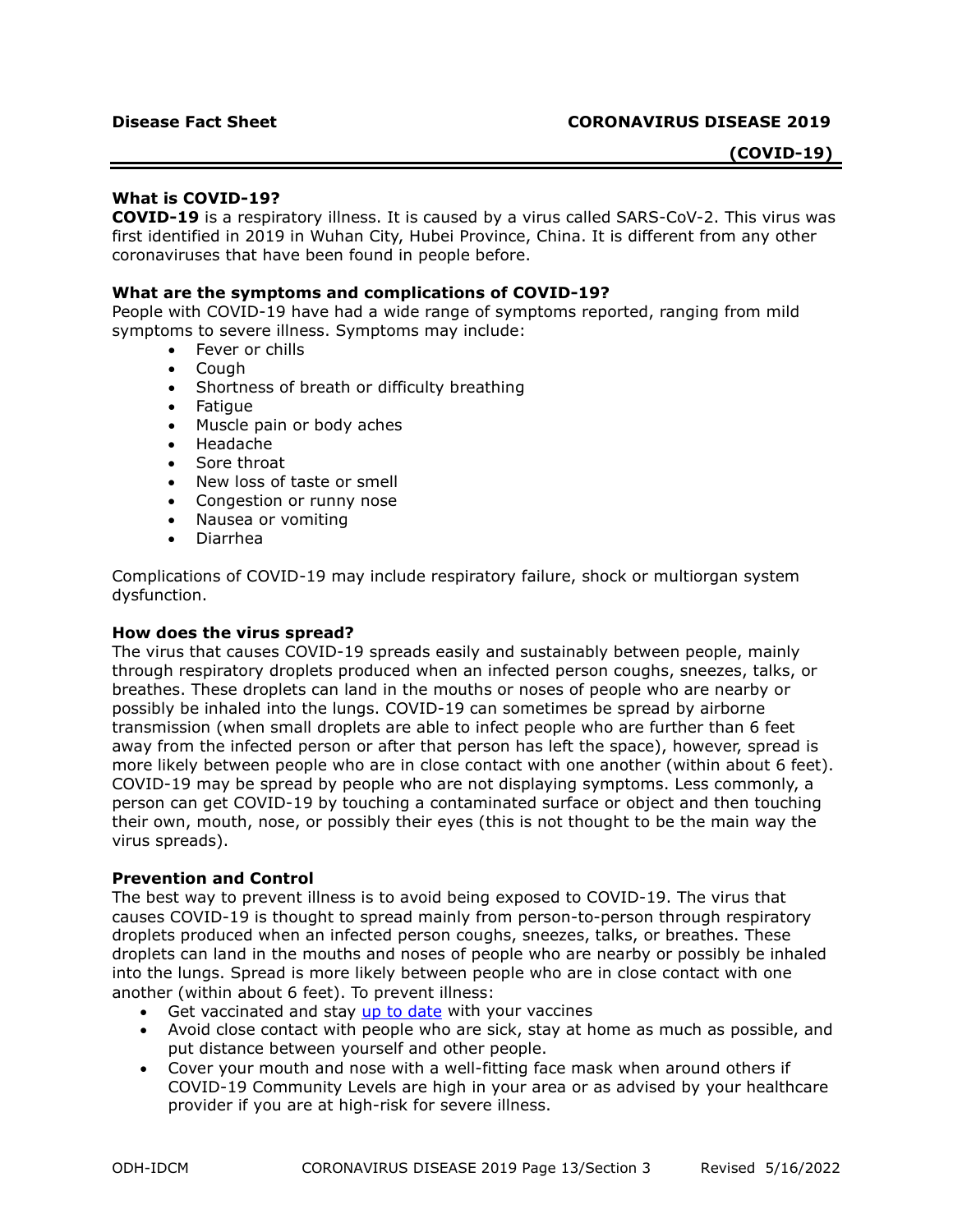- Clean and disinfect frequently touched surfaces daily.
- Wash hands often with soap and water for at least 20 seconds especially after you have been in a public place or after blowing your nose, coughing or sneezing.
- If soap and water are not readily available, use a hand sanitizer that contains at least 60% alcohol. Cover all surfaces of your hands and rub them together until they feel dry.
- Avoid touching your eyes, nose and mouth with unwashed hands.

# **Is there a vaccine?**

Currently, three vaccines are authorized and recommended to prevent COVID-19:

- Pfizer-BioNTech COVID-19 vaccine
- Moderna COVID-19 vaccine
- Johnson & Johnson's Janssen COVID-19 vaccine

# **What are the treatments?**

Treatment is supportive. The U.S. Food and Drug Administration (FDA) has approved one drug, remdesivir (Veklury), for the treatment of COVID-19 in certain situations. Early effective management of any disease can help prevent progression to more serious illness, especially for patients at high risk of disease progression and severe illness. If you are sick with COVID-19 or suspect you have COVID-19, please call your healthcare provider.

# **What do I do if I am sick with COVID-19 and have pets?**

If you are sick with COVID-19 (either suspected or confirmed by a test), you should restrict contact with your pets and other animals, just like you would with people.

- Have another member of your household care for your pets while you are sick, if possible.
- Avoid contact with your pet including petting, snuggling, being kissed or licked and sharing food or bedding.
- If you must care for your pet or be around other animals while you are sick, wear a face mask and wash your hands before and after you interact with them.

If you are sick with COVID-19 and your pet becomes sick, do not take your pet to the veterinary clinic yourself. Call your veterinarian and let them know you have been sick with COVID-19. Some veterinarians may offer telemedicine consultations or other plans for seeing sick pets. Your veterinarian can evaluate your pet and determine the next steps for your pet's treatment and care. Routine testing of animals is not recommended at this time.

# **What can I do to protect my pet and my family from COVID-19?**

Until we learn more about how this virus affects animals, treat pets as you would other human family members to protect them from a possible infection.

- Do not let pets interact with people or other animals outside the household.
- Keep cats indoors when possible to prevent them from interacting with other animals or people.
- Walk dogs on a leash, maintaining at least 6 feet (2 meters) from other people and animals.
- Avoid dog parks or public places where a large number of people and dogs gather.